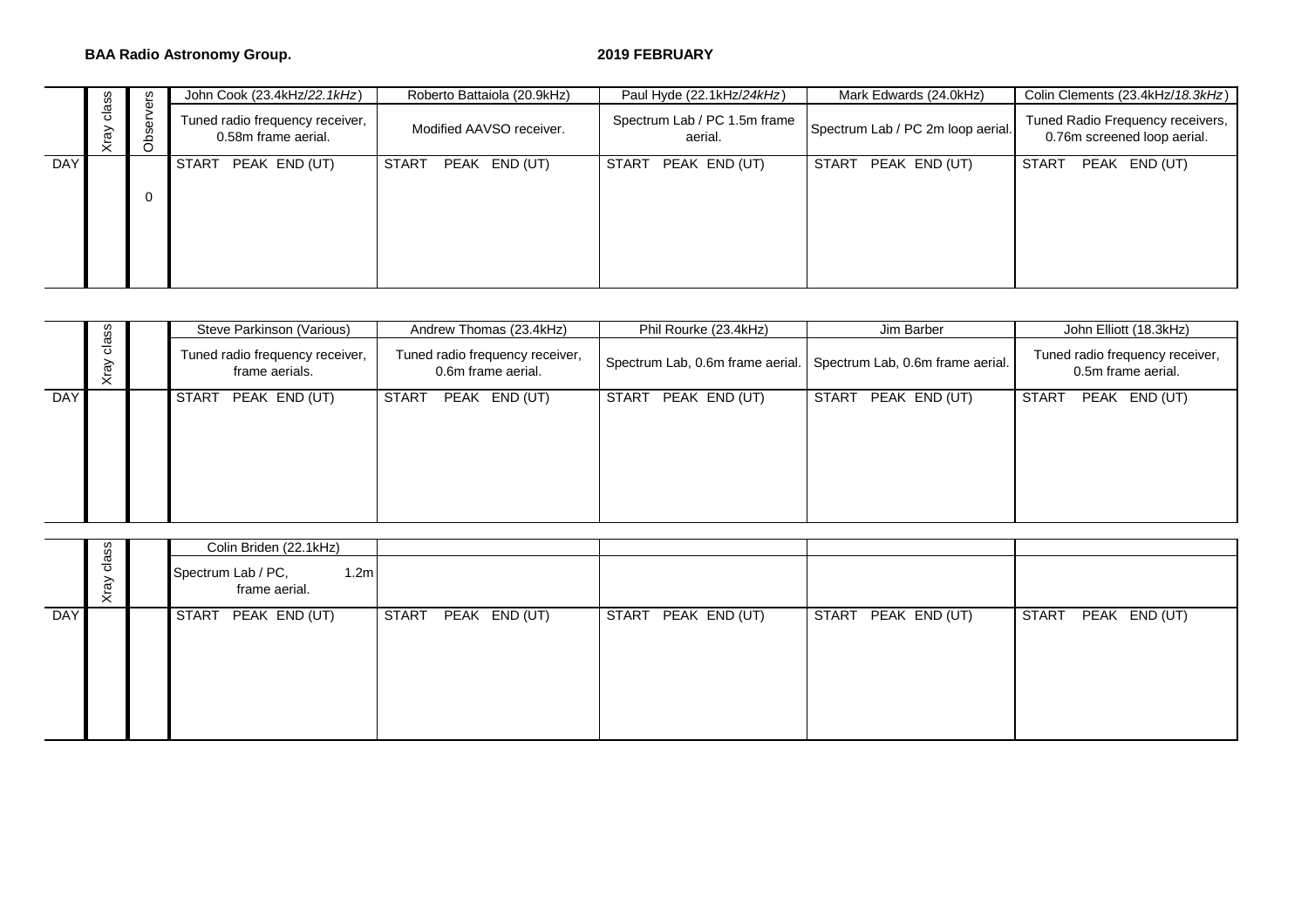# **VLF flare activity 2005/19.**

 $\blacksquare$  C  $\blacksquare$  M  $\blacksquare$   $\blacksquare$  X  $\blacksquare$  Relative sunspot number

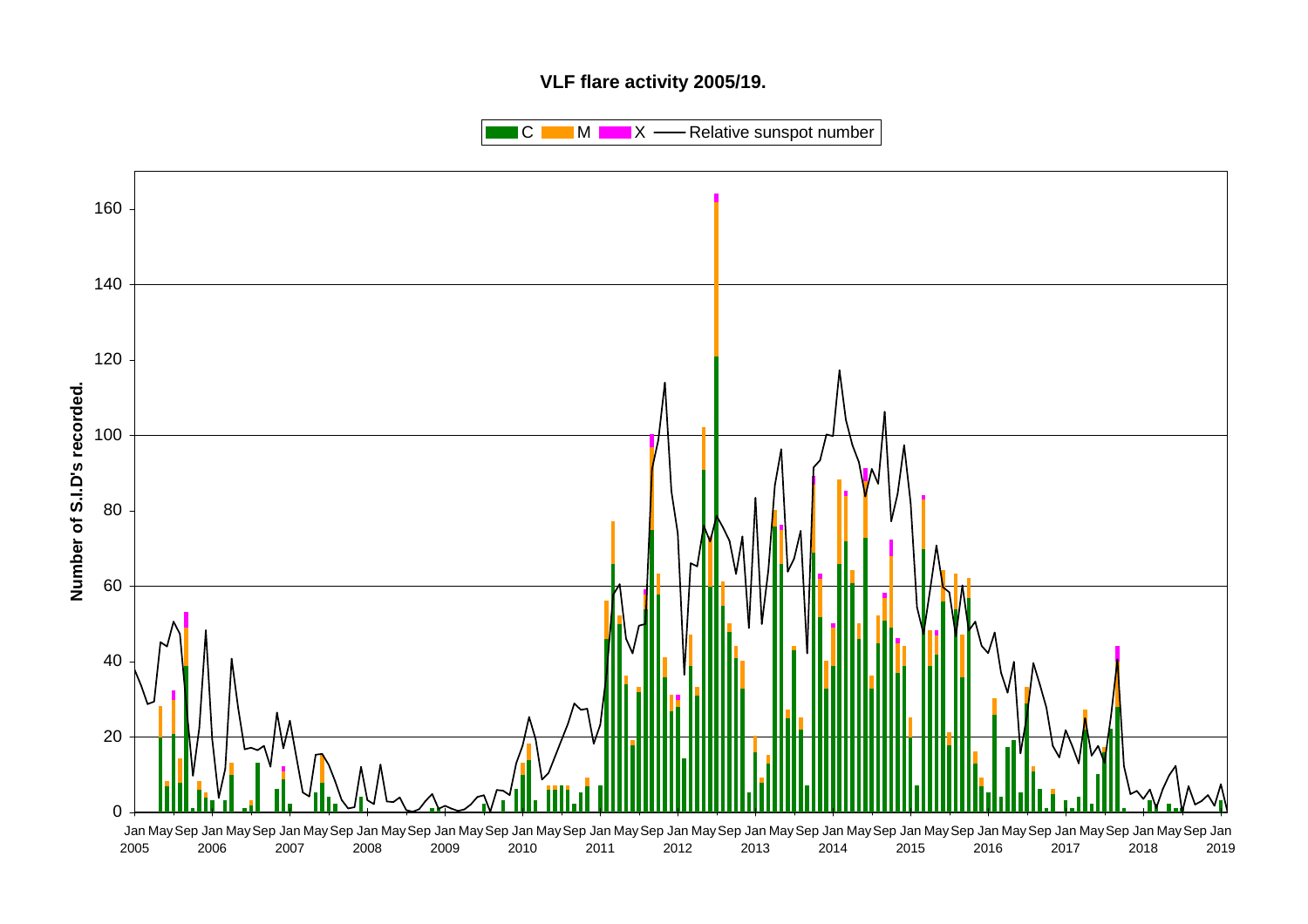## BAA Radio Astronomy Group. 2019 FEBRUARY.

After the brief spell of activity in January, the sun remained mostly spotless through February with just a few very minor flares shown in the GOESS data. An A1.1 flare is shown on the 8th, and an A9.7 on the 20th. As AR12733 faded at the end of January, the background X-ray flux dropped below the A1 level, rising just a little over the 13th and 14th. It then fell back even further, dropping off the bottom of the published charts (a decade below A1) by the 25<sup>th</sup>.

The usually reliable 23.4kHz signal (DHO38) was off-air for most of the month with just a few periods of sporadic activity, mostly at night. There is a suggestion that a new signal at 36kHz may be a replacement, but as these signals are not there for our benefit we will have to wait and see what happens. Reports from observers using spectrum lab at this higher frequency will be very welcome.

## MAGNETIC OBSERVATIONS.

The active period recorded on January 31<sup>st</sup> was followed by more a more gentle disturbance on February 1st and 2<sup>nd</sup>, shown in the chart by Roger Blackwell:



Activity faded early in the morning of the 3rd, with a further brief disturbance late on the 4th. The patchy coronal holes responsible for this activity made a return appearance at the end of the month:

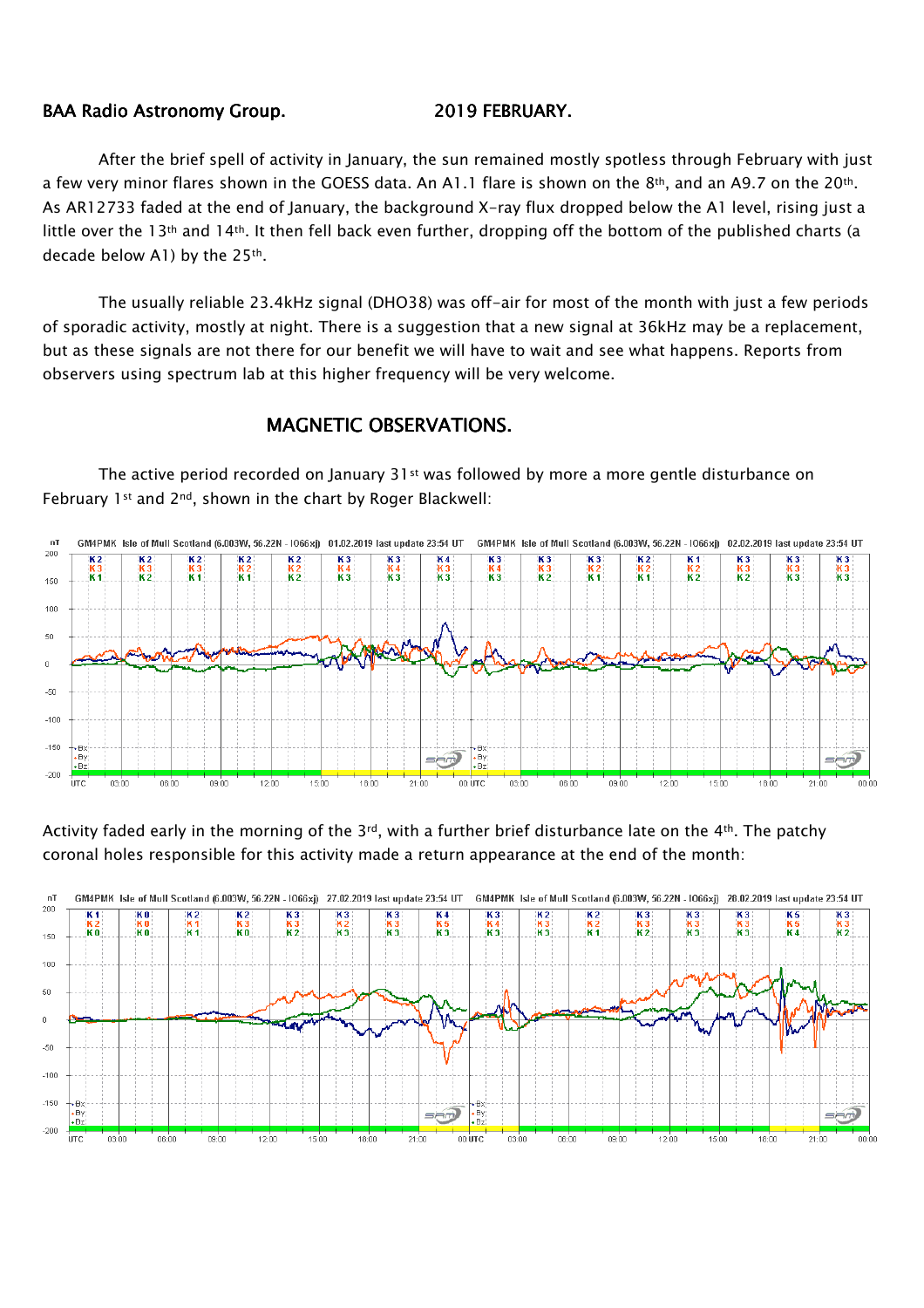

The first recording is again by Roger Blackwell (Isle of Mull) showing two days of activity, while the second is by Colin Clements (Lisburn) showing a close-up of the most active period in the evening of the 28<sup>th</sup>.

Further patchy coronal holes resulted in some very minor disturbances over the 6<sup>th</sup> to 8<sup>th</sup> of February, as recorded by Roger Blackwell:



This was the strongest disturbance of the three days, but is clearly very minor and of short duration.

Magnetic observations received from Colin Clements, Roger Blackwell and John Cook.